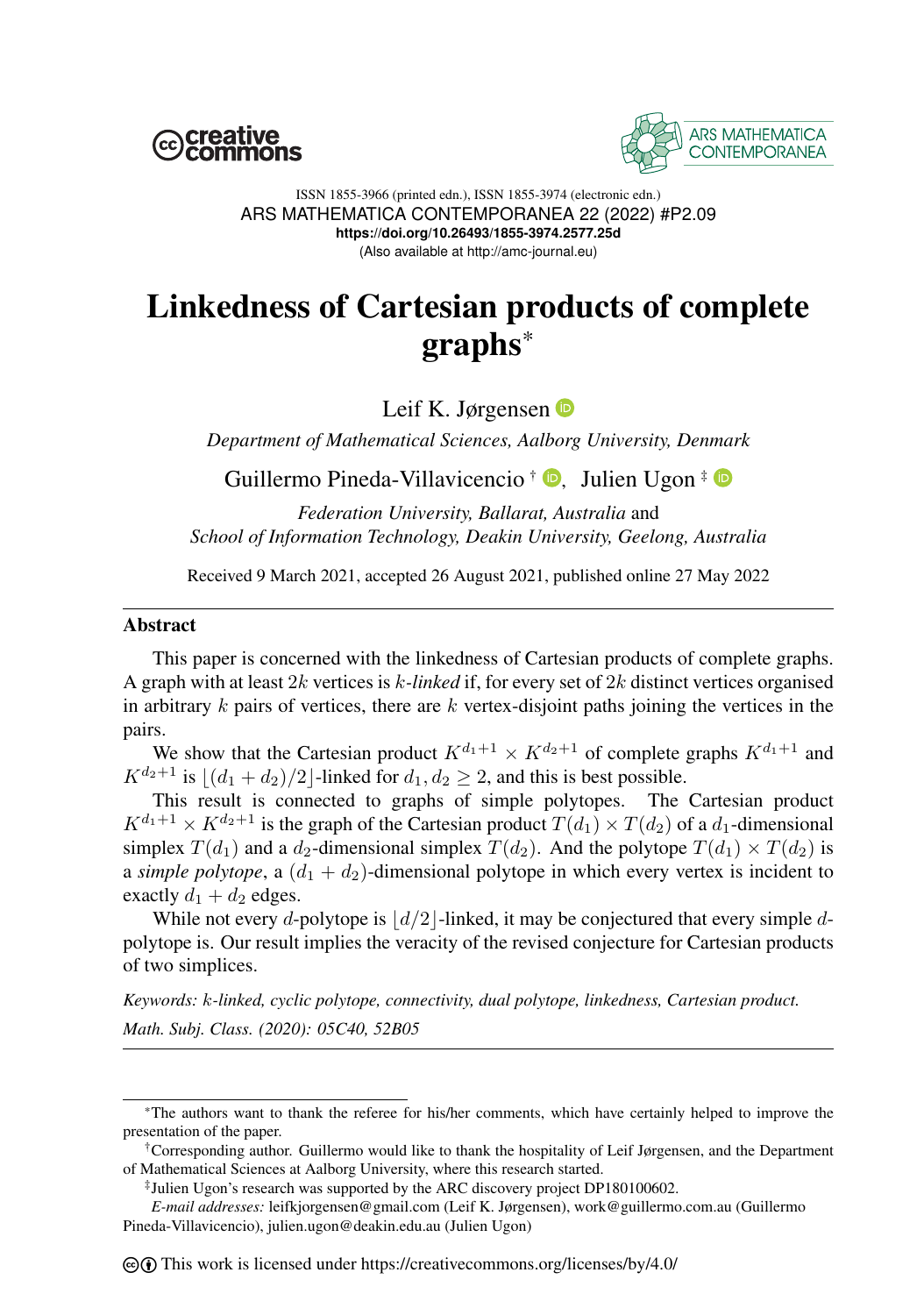#### 1 Introduction

Denote by  $V(X)$  the vertex set of a graph. Given sets  $A, B$  of vertices in a graph, a path from A to B, called an  $A - B$  *path*, is a (vertex-edge) path  $L := u_0 \dots u_n$  in the graph such that  $V(L) \cap A = \{u_0\}$  and  $V(L) \cap B = \{u_n\}$ . We write  $a - B$  path instead of  $\{a\} - B$ path, and likewise, write  $A - b$  path instead of  $A - \{b\}$ .

Let G be a graph and X a subset of  $2k$  distinct vertices of G. The elements of X are called *terminals*. Let  $Y := \{\{s_1, t_1\}, \ldots, \{s_k, t_k\}\}\$ be an arbitrary labelling and (unordered) pairing of all the vertices in X. We say that Y is *linked* in G if we can find disjoint  $s_i - t_i$  paths for  $i \in [1, k]$ , the interval  $1, \ldots, k$ . The set X is *linked* in G if every such pairing of its vertices is linked in  $G$ . Throughout this paper, by a set of disjoint paths, we mean a set of vertex-disjoint paths. If G has at least  $2k$  vertices and every set of exactly  $2k$ vertices is linked in G, we say that G is k*-linked*.

This paper studies the linkedness of Cartesian products of complete graphs. Linkedness of Cartesian products has been studied in the past [\[4\]](#page-9-0). The *Cartesian product*  $G_1 \times G_2$  of two graphs  $G_1$  and  $G_2$  is the graph defined on the pairs  $(v_1, v_2)$  with  $v_i \in G_i$  and with two pairs  $(u_1, u_2)$  and  $(v_1, v_2)$  being adjacent if, for some  $\ell \in \{1, 2\}$ ,  $u_\ell v_\ell \in E(G_\ell)$  and  $u_i = v_i$  for  $i \neq \ell$ . We prove that the Cartesian product  $K^{d_1+1} \times K^{d_2+1}$  of complete graphs  $K^{d_1+1}$  and  $K^{d_2+1}$  is  $\left[ (d_1 + d_2)/2 \right]$ -linked for  $d_1, d_2 \geq 0$ , and that there are products that are not  $\lfloor (d_1 + d_2 + 1)/2 \rfloor$ -linked; hence this result is best possible. Here  $K^{\bar{t}}$  denotes the complete graph on t vertices.

Our result is connected to questions on the linkedness of a polytope. A (convex) polytope is the convex hull of a finite set X of points in  $\mathbb{R}^d$ ; the *convex hull* of X is the smallest convex set containing X. The *dimension* of a polytope in  $\mathbb{R}^d$  is one less than the maximum number of affinely independent points in the polytope; a set of points  $\vec{p}_1, \dots, \vec{p}_k$  in  $\mathbb{R}^d$  is *affinely independent* if the  $k - 1$  vectors  $\vec{p}_1 - \vec{p}_k, \ldots, \vec{p}_{k-1} - \vec{p}_k$  are linearly independent. A polytope of dimension d is referred to as a d*-polytope*.

The *Cartesian product*  $P \times P'$  of a *d*-polytope  $P \subset \mathbb{R}^d$  and a *d'*-polytope  $P' \subset \mathbb{R}^{d'}$  is the Cartesian product of the sets  $P$  and  $P'$ :

$$
P \times P' = \left\{ \begin{pmatrix} p \\ p' \end{pmatrix} \in \mathbb{R}^{d+d'} \mid p \in P, p' \in P \right\}.
$$

The resulting polytope is  $(d + d')$ -dimensional. The *graph*  $G(P)$  of a polytope P is the undirected graph formed by the vertices and edges of the polytope. It follows that the graph  $G(P \times P')$  of the Cartesian product  $P \times P'$  is the Cartesian product  $G(P) \times G(P')$  of the graphs  $G(P)$  and  $G(P')$ .

A d-simplex  $T(d)$  is the convex hull of  $d + 1$  affinely independent points in  $\mathbb{R}^d$ . The graph of  $T(d)$  is the complete graph  $K^{d+1}$ . As a consequence, our result implies that the graph of the Cartesian product  $T(d_1) \times T(d_2)$  is  $|(d_1 + d_2)/2|$ -linked for  $d_1, d_2 \ge 0$ . Henceforth, if the graph of a polytope is k-linked we say that the polytope is also k*-linked*.

The first edition of the Handbook of Discrete and Computational Geometry [\[3,](#page-9-1) Problem 17.2.6] posed the question of whether or not every d-polytope is  $\frac{d}{2}$ -linked. This question was answered in the negative by [\[2\]](#page-9-2). None of the known counterexamples are *simple* d*-polytopes*, d-polytopes in which every vertex is incident to exactly d edges. Hence, it may be hypothesised that the conjecture holds for such polytopes.

**Conjecture 1.1.** *Every simple d-polytope is*  $\lfloor d/2 \rfloor$ *-linked for*  $d \geq 2$ *.*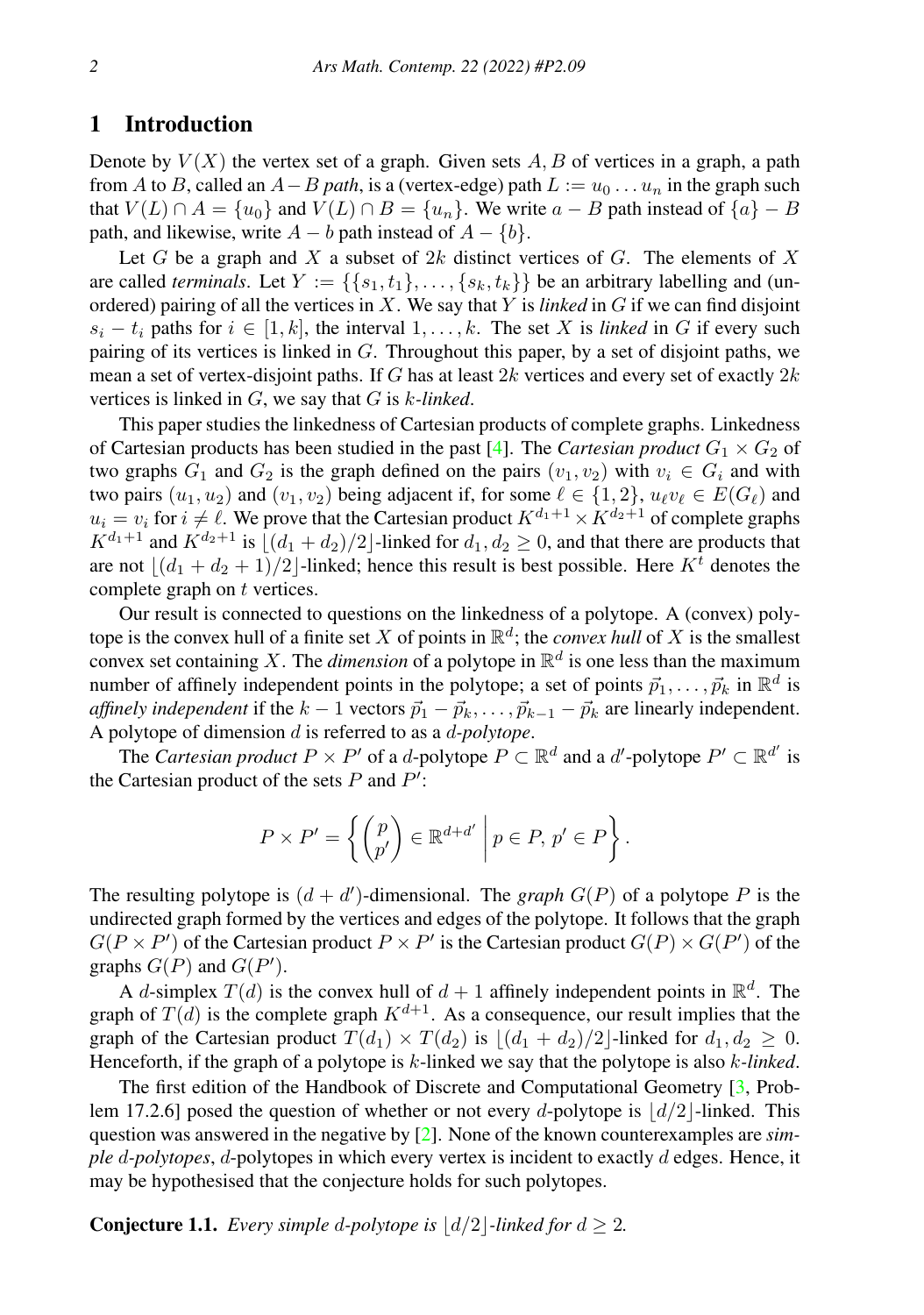Cartesian products of simplices are simple polytopes, and so our result supports this revised conjecture. Furthermore, Cartesian products of simplices and duals of cyclic polytopes are related; the dual of a cyclic d-polytope with  $d+2$  vertices is the Cartesian product of a  $\frac{d}{2}$ -simplex and a  $\frac{d}{2}$ -simplex [\[6,](#page-9-3) Example 0.6]. Hence we obtain that the dual of a cyclic d-polytope on  $d + 2$  vertices is also  $\lfloor d/2 \rfloor$ -linked for  $d > 2$ .

Unless otherwise stated, the graph theoretical notation and terminology follows from [\[1\]](#page-9-4) and the polytope theoretical notation and terminology from [\[6\]](#page-9-3). Moreover, when referring to graph-theoretical properties of a polytope such as linkedness and connectivity, we mean properties of its graph.

#### 2 Linkedness of Cartesian products of complex graphs

The contribution of this section is a sharp theorem (Theorem  $(2.1)$  $(2.1)$ ) that tells the story of the linkedness of Cartesian product of two complete graphs.

|         | $s_1$<br>$\circ$ | $s_2$<br>$\circ$          | $\circ$                                           |         | $s_3$ $t_3$ $s_k$ $t_k$                             |                                   |                                                                                 |         | $\circ$         | $\circ$ $\circ$ $t_3$ $\circ$ $s_1$ |                             |                                                                 |  |
|---------|------------------|---------------------------|---------------------------------------------------|---------|-----------------------------------------------------|-----------------------------------|---------------------------------------------------------------------------------|---------|-----------------|-------------------------------------|-----------------------------|-----------------------------------------------------------------|--|
|         |                  |                           |                                                   |         |                                                     |                                   |                                                                                 |         |                 |                                     |                             |                                                                 |  |
|         |                  |                           |                                                   |         |                                                     |                                   |                                                                                 |         | $\circ$         | $\circ$ $\circ$ $t_1$ $\circ$ $s_2$ |                             |                                                                 |  |
|         | $t_2$            | $t_1^{\circ}$             | $\circ$                                           |         | $\circ$ $\circ \cdots \circ$                        | $\overline{\phantom{0}}$          |                                                                                 |         | $\circ$         | $\circ$                             | $\circ$ $t_2$ $\circ$ $s_3$ |                                                                 |  |
|         |                  |                           |                                                   | (a)     |                                                     |                                   |                                                                                 |         |                 | (b)                                 |                             |                                                                 |  |
| $\circ$ | $\circ$          |                           | $\circ$ $\circ$ $t_2$ $\circ$ $s_4$ $\circ$ $s_1$ |         |                                                     | $\overline{a}$ and $\overline{a}$ |                                                                                 | $\circ$ | $\circ$         |                                     |                             | $\circ$ $\circ$ $t_2$ $\circ$ $\circ$ $s_4$ $\circ$ $s_1$       |  |
| $\circ$ | $\circ$          | o o $t_4$ o $t_3$ o $s_2$ |                                                   |         |                                                     |                                   | $\overline{\mathbf{Q}}$                                                         |         | $\circ$ $\circ$ |                                     |                             | $\circ$ $\circ$ $t_4$ $\circ$ $t_3$ $\circ$ $s_5$ $\circ$ $s_2$ |  |
| $\circ$ | $\circ$          |                           |                                                   |         | $\circ$ $\circ$ $\circ$ $t_1$ $\circ$ $s_3$ $\circ$ |                                   |                                                                                 | $\circ$ | $\circ$         | $\circ$                             |                             | $\circ$ $\circ t_5$ $\circ t_1$ $\circ s_3$                     |  |
|         |                  |                           | (c)                                               |         |                                                     |                                   |                                                                                 |         |                 | (d)                                 |                             |                                                                 |  |
|         |                  | $\circ$                   | $\circ$                                           | $\circ$ | $\circ$                                             |                                   | $\circ$ $\circ$ $\circ$ $t_{6}$ $\circ$ $t_{5}$ $\circ$ $s_{4}$ $\circ$ $s_{1}$ |         |                 |                                     |                             |                                                                 |  |
|         |                  | $\circ$                   | $\circ$                                           | $\circ$ | $\circ$                                             |                                   | $\circ$ $\circ$ $t_3$ $\circ$ $\circ$ $\circ$ $t_4$ $\circ$ $s_5$ $\circ$ $s_2$ |         |                 |                                     |                             |                                                                 |  |
|         |                  | $\circ$                   | $\circ$                                           | $\circ$ | $\circ$                                             | $\circ$                           | o $t_2$ o $t_1$ o o $s_6$ os $3$                                                |         |                 |                                     |                             |                                                                 |  |
|         |                  |                           |                                                   |         |                                                     | (e)                               |                                                                                 |         |                 |                                     |                             |                                                                 |  |
|         |                  |                           |                                                   |         |                                                     |                                   |                                                                                 |         |                 |                                     |                             |                                                                 |  |

<span id="page-2-1"></span>Figure 1: No feasible linkage problems for  $K^{d_1+1} \times K^{d_2+1}$ ,  $k = \lfloor (d_1 + d_2 + 1)/2 \rfloor$ ,  $d_1 \leq 2$  and  $d_2 > d_1$ . (a) The case  $d_1 = 1$  and even  $d_2$  with  $d_2 > d_1$ . (b) The case  $d_1 = 2$ and  $d_2 = 3$ . (c) The case  $d_1 = 2$  and  $d_2 = 5$ . (d) The case  $d_1 = 2$  and  $d_2 = 7$ . (e) The case  $d_1 = 2$  and  $d_2 = 9$ . Each row of each part (a)-(e) is a complete graph whose edges have not been drawn.

<span id="page-2-0"></span>**Theorem 2.1.** *The Cartesian product of two complete graphs*  $K^{d_1+1}$  *and*  $K^{d_2+1}$  *is*  $|(d_1 + d_2)/2|$ *-linked for every*  $d_1, d_2 \ge 0$ *.* 

**Remark 2.2.** Theorem [2.1](#page-2-0) is best possible. There are products  $K^{d_1+1} \times K^{d_2+1}$  that are not  $|(d_1 + d_2 + 1)/2|$ -linked:

1.  $K^2 \times K^{d_2+1}$  for even  $d_2 \geq 1$ , and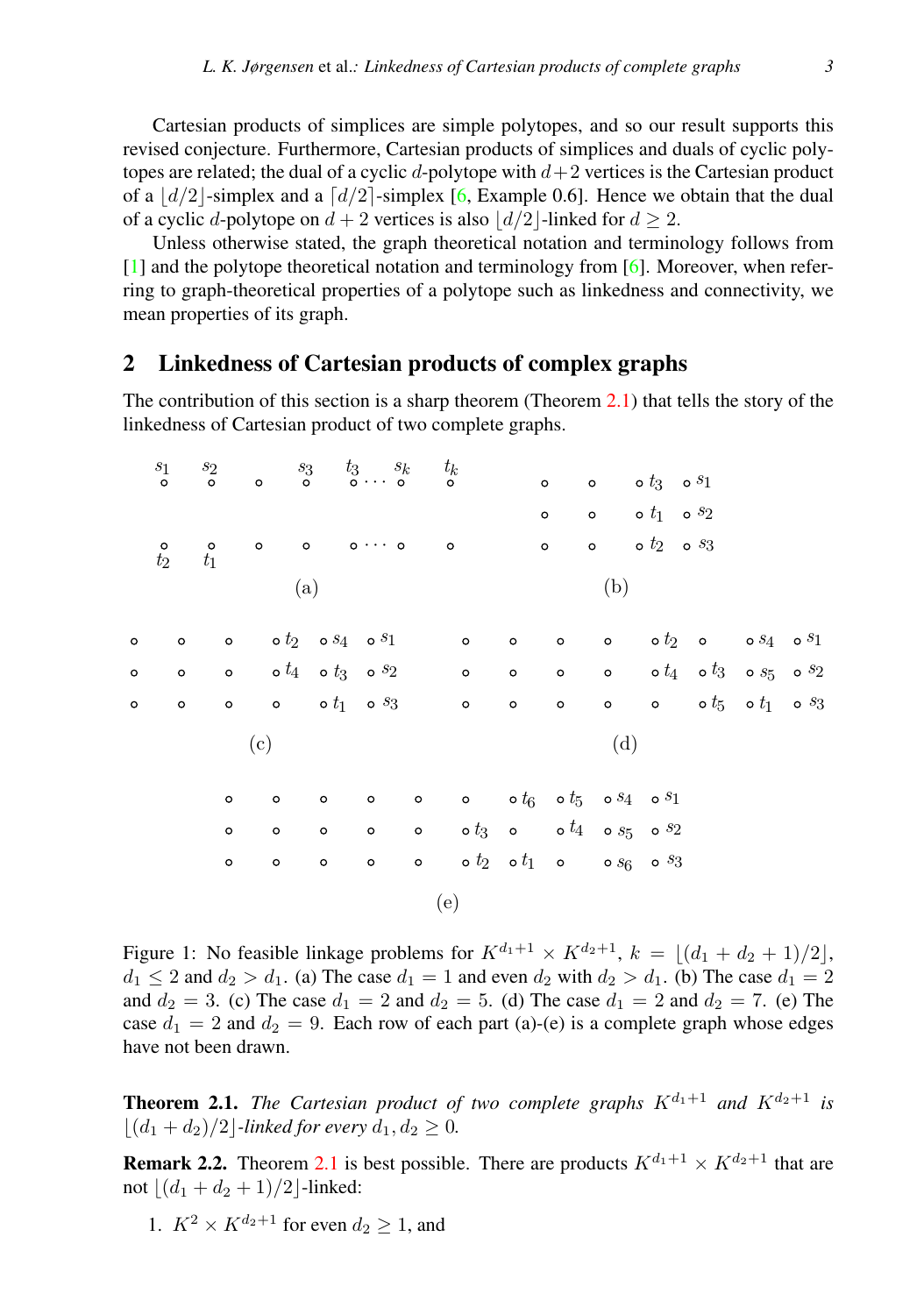2.  $K^3 \times K^{d_2+1}$  for  $d_2 = 1, 3, 5, 7, 9$ .

For each of these cases, Figure [1](#page-2-1) provides a pairing of terminals that cannot be  $\lfloor (d_1 + d_2 + 1)/2 \rfloor$ -linked. We conjecture these are the only such cases.

An immediate corollary of Theorem [2.1](#page-2-0) is the following.

**Corollary 2.3.** *The Cartesian product of two simplices*  $T(d_1)$  *and*  $T(d_2)$  *is*  $\left| \frac{d_1 + d_2}{2} \right|$ *linked for every*  $d_1, d_2 \geq 0$ *.* 

The notions of linkage, linkage problem, and valid path will simplify our arguments. A *linkage* in a graph is a subgraph in which every component is a path. Let X be a set of vertices in a graph and let  $Y := \{ \{s_1, t_1\}, \ldots, \{s_k, t_k\} \}$  be a pairing of all the vertices of X. A Y-linkage  $\{L_1, \ldots, L_k\}$  is a set of disjoint paths with the path  $L_i$  joining the pair  $\{s_i, t_i\}$  for  $i = 1, \ldots, k$ . We may also say that Y represents our *linkage problem*, and if Y is linked in G then our linkage problem is *feasible* and *infeasible* otherwise. A path in the graph is called  $X$ -valid if no inner vertex of the path is in  $X$ . Let  $X$  be a set of vertices in a graph G. Denote by  $G[X]$  the subgraph of G induced by X, the subgraph of G that contains all the edges of G with vertices in X. Write  $G - X$  for  $G[V(G) \setminus X]$ .

Consider a linkage problem  $Y := \{\{s_1, t_1\}, \ldots, \{s_k, t_k\}\}\$ on a set X of 2k vertices in a graph G. Consider a linkage  $\mathcal L$  from a subset Z of X to some set Z' disjoint from X and label the vertices of Z' such that the path in  $\mathcal L$  with end  $z_i \in \mathbb Z$  has its other end  $z'_{i}$  ∈ Z'. Then the linkage  $\mathcal{L}$  in G *induces* a linkage problem Y' in  $(G - V(\mathcal{L})) \cup Z'$  where the vertices of  $X \setminus Z$  remain and the vertices of Z have been replaced by the vertices of  $Z'$ . Slightly abusing terminology, we also call terminals the vertices of  $Z'$ . If the problem Y' is feasible in  $(G - V(\mathcal{L})) \cup Z'$ , so is the problem Y in G.

Since we make heavy use of Menger's theorem  $[1,$  Theorem. 3.3.1], we next remind the reader of one of its consequences.

<span id="page-3-0"></span>Theorem 2.4 (Menger's theorem). *Let* G *be a* k*-connected graph, and let* A *and* B *be two subsets of its vertices, each of cardinality at least* k*. Then there are* k *disjoint* A − B *paths in* G*.*

We fix some notation and terminology for the remaining of the section. Let  $G$  denote the graph  $K^{d_1+1} \times K^{d_2+1}$ . We think of  $G = K^{d_1+1} \times K^{d_2+1}$  as a grid with  $d_1 + 1$  rows and  $d_2 + 1$  columns. In this way, the entry in Row i and Column j can be referred to as  $G[i, j]$ .

When we write about a row r of subgraph  $G'$  of G, we think of r as a subgraph of  $G'$ and as the number r so that we can write about the rth row of  $G'$  or  $G$ ; this ambiguity should cause no confusion. An entry in the grid  $K^{d_1+1} \times K^{d_2+1}$  with no terminal is said to be *free*, as is a row or a column of a subgraph of G with no terminal. A row or a column of a subgraph of G with every entry being occupied by a terminal is said to be *full*.

We need the following induced subgraphs of  $G$ :

 $C_{ab...z}$ , the subgraph formed by the union of Columns  $a, b, \ldots, z;$ 

 $\bar{C}_{ab...z}$ , the subgraph obtained by removing Columns  $a, b, \ldots, z;$ 

 $R_{ab...z}$ , the subgraph formed by the union of Rows  $a, b, \ldots, z$ ;

 $\bar{R}_{ab...z}$ , the subgraph obtained by removing Rows  $a, b, \ldots, z;$ 

 $A_{\alpha}$ , the induced subgraph of  $\bar{C}_{12}$  obtained by removing its first  $\alpha$  rows; and

 $B_{\alpha}$ , the subgraph of  $C_{12}$  obtained by removing its first  $\alpha$  rows.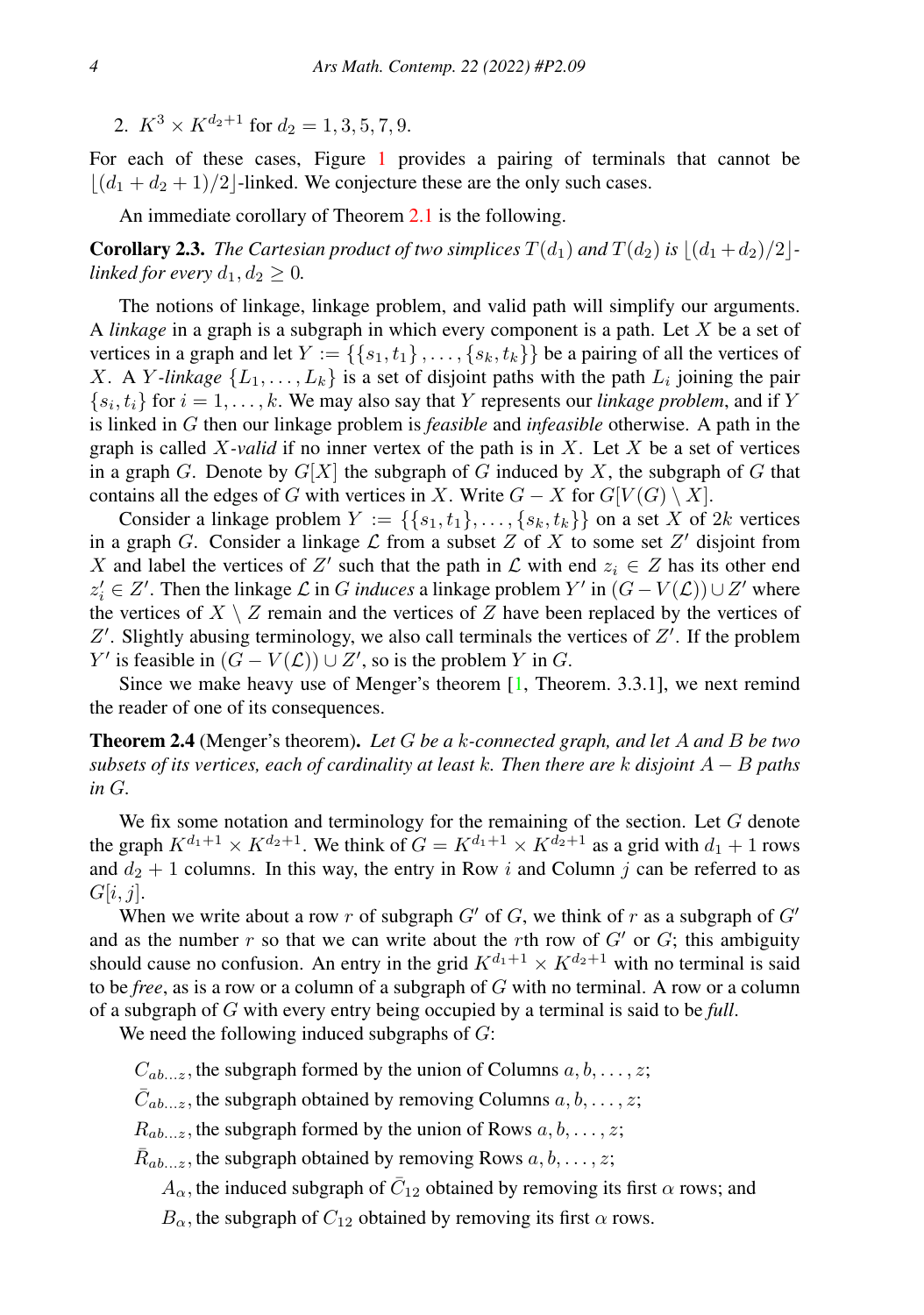For instance,  $\bar{C}_1$  denotes the subgraph of G obtained by removing the first column,  $C_{12}$ the subgraph formed by the first two columns of  $G,$  and  $\bar{C}_{12}$  denotes the subgraph obtained by removing the first two columns of G; observe  $\bar{C}_{12}$  is isomorphic to  $K^{d_1+1} \times K^{d_2-1}$ . Figure [2](#page-4-0) depicts some of the aforementioned subgraphs of  $K^{d_1+1} \times K^{d_2+1}$ .

| o             | o                              | $\circ$                   | ი        | $\circ$                                     |                     |
|---------------|--------------------------------|---------------------------|----------|---------------------------------------------|---------------------|
| o<br>$\Omega$ | $\dot{\cdot}$<br>$\dot{\circ}$ | $\Omega$                  |          | $\vdots$<br>$\ddot{\phantom{0}}$<br>$\circ$ | $\alpha$ rows       |
| $\circ$       | $\circ$                        | o                         | റ        | $\circ$                                     |                     |
| $B_{\alpha}$  | ٠                              | $A_{\alpha}$<br>$\bullet$ |          | $\vdots$                                    | $d_1+1-\alpha$ rows |
| $\circ$       | $\circ$                        | $\circ$                   |          | $\circ$                                     |                     |
|               |                                |                           |          |                                             |                     |
| $C_{12}$      |                                |                           | $C_{12}$ |                                             |                     |

<span id="page-4-0"></span>Figure 2: Depiction of the subgraphs  $B_{\alpha}$ ,  $A_{\alpha}$ ,  $C_{12}$ , and  $\overline{C}_{12}$  of  $K^{d_1+1} \times K^{d_2+1}$ .

The connectivity of  $K^{d_1+1} \times K^{d_2+1}$  is stated below.

<span id="page-4-1"></span>**Lemma 2.5** (Špacapan [[5,](#page-9-5) Theorem 1]). *The (vertex)connectivity of*  $K^{d_1+1} \times K^{d_2+1}$  *is precisely*  $d_1 + d_2$ *.* 

We continue fixing further notation. Henceforth let  $k := |(d_1 + d_2)/2|$ . And let X be a subset of 2k vertices of G and let  $Y := \{\{s_1, t_1\}, \ldots, \{s_k, t_k\}\}\)$  be a pairing of all the vertices in X.

We first settle the simple cases of  $(0, d_2)$  and  $(1, d_2)$  for  $d_2 \geq 0$ .

<span id="page-4-2"></span>**Proposition 2.6** (Base cases). *For*  $d_2 \geq 0$  *the Cartesian products*  $K^1 \times K^{d_2+1}$  *and*  $K^2 \times K^{d_2+1}$  are both  $|(1+d_2)/2|$ *-linked. This statement is best possible.* 

*Proof.* The lemma is true for the pair  $(0, d_2)$  for each  $d_2 \geq 0$ , since  $K^1 \times K^{d_2+1} = K^{d_2+1}$ and  $K^{d_2+1}$  is  $|(1+d_2)/2|$ -linked. This is best possible.

The graph  $K^2 \times K^{d_2+1}$  is  $(1 + d_2)$ -connected by Lemma [2.5.](#page-4-1) Use Menger's theo-rem (Theorem [2.4\)](#page-3-0) to bring the  $1 + d_2$  terminals to the subgraph  $\overline{R}_1$  through a linkage  $\{S_1,\ldots,S_k,T_1,\ldots,T_k\}$  with  $S_i := s_i - \bar{R}_1$  and  $T_i := t_i - \bar{R}_1$  for  $i \in [1,k]$ . Letting  $\{\bar{s}_i\} := V(S_i) \cap V(\bar{R}_1)$  and  $\{\bar{t}_i\} := V(T_i) \cap V(\bar{R}_1)$ , we produce a new linkage problem  $Y' := \{ \{\bar{s}_1, \bar{t}_1\}, \ldots, \{\bar{s}_k, \bar{t}_k\} \}$  in  $\bar{R}_1$  whose feasibility implies that of Y in  $\tilde{G}$ . To solve Y' link the pairs of Y' in the subgraph  $\bar{R}_1$ , which is isomorphic to  $K^{d_2+1}$ , using the  $|(1 + d_2)/2|$ -linkedness of  $K^{d_2+1}$ . For even even  $d_2$ , Figure [1\(](#page-2-1)a) shows an infeasible linkage problem with  $\lfloor (2 + d_2)/2 \rfloor$  pairs in the graph  $K^2 \times K^{d_2+1}$ . П

In what follows we aim to find a  $Y$ -linkage  $\{L_1,\ldots,L_k\}$  in  $G$  with  $L_i$  joining the pair  $\{s_i, t_i\}$  of Y for  $i \in [1, k]$ . Our proof is by induction on  $(d_1, d_2)$  with the base cases settled in Proposition [2.6.](#page-4-2) If there is a pair of Y, say  $\{s_1, t_1\}$ , lying in some column or row of G, say in Column 1, we send every terminal  $s_i \in C_1$  that is different from  $s_1$  and  $t_1$  and that is not adjacent to  $t_i$  to the subgraph  $\bar{C}_1$ , and apply the induction hypothesis on  $\bar{C}_1$ . Otherwise, we may assume every pair of  $Y$  lies in two distinct columns or rows, say the pair  $\{s_1, t_1\}$  lies in  $C_{12}$ ; then we send every terminal  $s_i \in C_{12}$  that is different from  $s_1$  and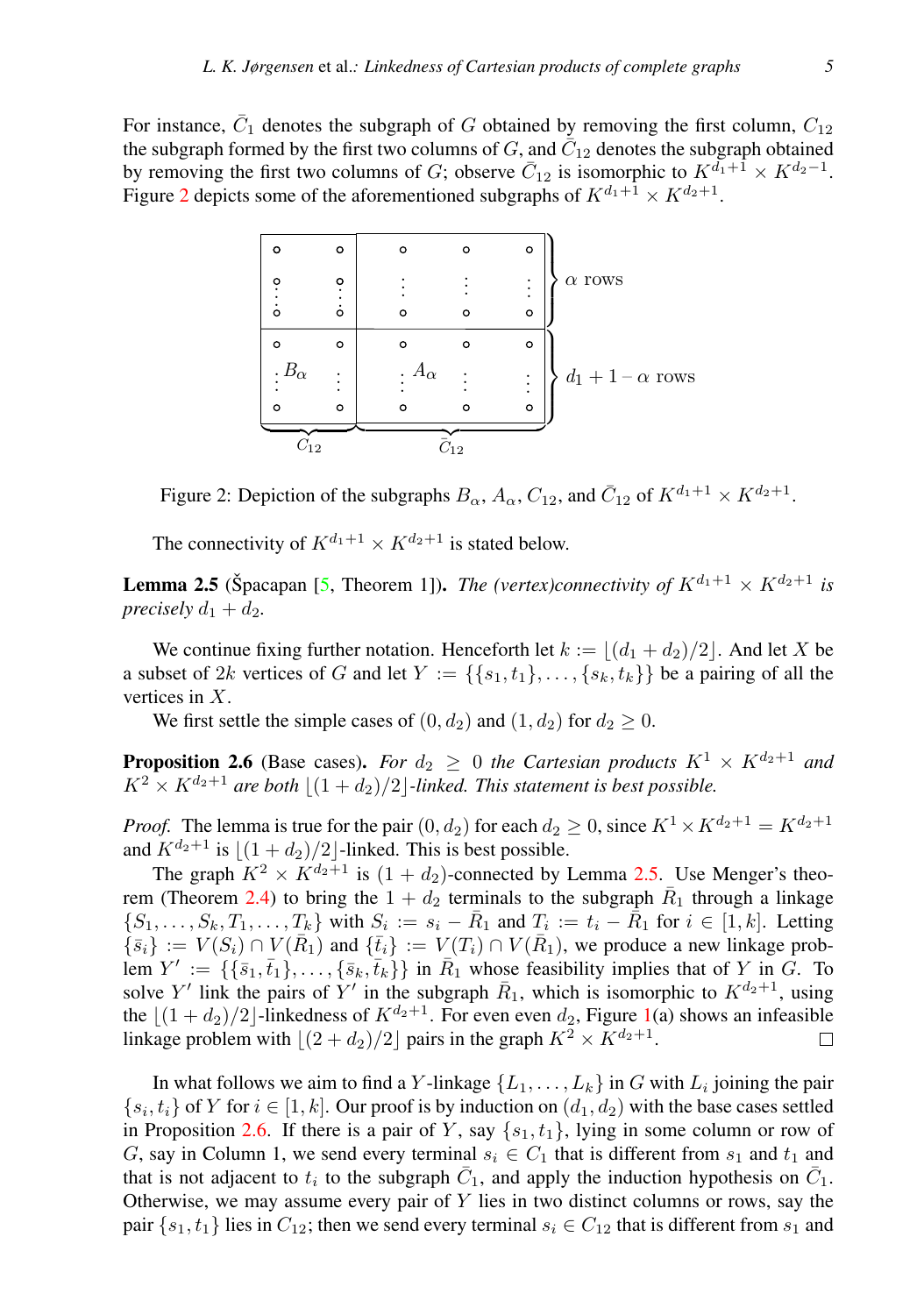$t_1$  and that is not adjacent to  $t_i$  to the subgraph  $\bar{C}_{12}$ , and apply the induction hypothesis to  $\overline{C}_{12}$ . We develop these ideas below.

The definition of  $k$ -linkedness gives the following lemma at once; we will use it implicitly hereafter.

**Lemma 2.7.** Let  $\ell \leq k$ . Let X be a set of 2 $\ell$  distinct vertices of a k-linked graph K, let Y *be a labelling and pairing of the vertices in* X*, and let* Z *be a set of* 2k − 2ℓ *vertices in* K *such that*  $X \cap Z = \emptyset$ *. Then there exists a* Y-linkage in K *that avoids every vertex in* Z.

Besides, basic algebraic manipulation yields the following inequality.

<span id="page-5-0"></span>**Lemma 2.8.** *If*  $x > 2$  *and*  $y > 2$  *then*  $x(y - 1) > x + y - 3$ *.* 

*Proof.* The inequality simplifies to  $(x - 1)(y - 2) > -1$ .

We are now ready to put together all the elements of the proof of Theorem [2.1.](#page-2-0)

*Proof of* Theorem [2.1](#page-2-0). Let  $k := |(d_1 + d_2)/2|$ . Then  $d_1 + d_2 \geq 2k$ .

Proposition [2.6](#page-4-2) gives the result for the pairs  $(d_1, 0)$ ,  $(0, d_2)$ ,  $(d_1, 1)$ , and  $(1, d_2)$  for each  $d_1, d_2 \geq 0$ . Hence, our bidimensional induction on  $(d_1, d_2)$  can start with the assumption of  $d_1, d_2 \geq 2$ .

We first deal with the case where a pair in Y, say  $\{s_1, t_1\}$ , lies in some column or some row of G, say in Column 1.

**Case 1.** A pair in Y, say  $\{s_1, t_1\}$ , lies in Column 1.

The induction hypothesis ensures that the subgraph  $\overline{C}_1$  is  $(k-1)$ -linked. Hence it suffices to show that all the terminals in  $C_1$  other than  $s_1, t_1$  can be moved to  $\overline{C}_1$  via a linkage; Menger's theorem (Theorem [2.4\)](#page-3-0) guarantees this.

Let U be the set of terminals in  $C_1$  other than  $s_1$  and  $t_1$ , and let W be the set of terminals in  $\bar{C}_1$ . Then  $|U| + |W| \le d_1 + d_2 - 2$ , as  $|U| + |W| = 2k - 2$  and  $2k \le d_1 + d_2$ . Besides, the subgraph  $G - (W \cup \{s_1, t_1\})$  is |U|-connected, as G is  $(d_1 + d_2)$ -connected (Lemma [2.5\)](#page-4-1). In the case of  $d_1, d_2 \ge 2$ , Lemma [2.8](#page-5-0) yields that  $\overline{C}_1$  has more than  $|U \cup W|$  vertices:

 $|\bar{C}_1| = (d_1 + 1)d_2 > d_1 + 1 + d_2 + 1 - 3 > d_1 + d_2 - 2 = |U| + |W|.$ 

Use Menger's theorem (Theorem [2.4\)](#page-3-0) to bring the |U| terminals in  $C_1$  to the subgraph  $\bar{C}_1$  through a linkage  $Y_U$ . For every path L in  $Y_U$ , if  $s_i \in L$ , let  $\{\bar{s}_i\} := V(L) \cap V(\bar{C}_1)$ and if  $t_i \in L$  let  $\{\bar{t}_i\} := V(L) \cap V(\bar{C}_1)$ . For  $s_i \in W$  (respectively  $t_i \in W$ ) let  $\bar{s}_i = s_i$  (respectively  $\bar{t}_i = t_i$ ). This produces a new linkage problem  $Y' := \{\{\bar{s}_2, \bar{t}_2\}, \dots, \{\bar{s}_k, \bar{t}_k\}\}\$ in  $\bar{C}_1$  whose feasibility implies that of Y in G, since  $s_1$  and  $t_1$  are adjacent in  $C_1$ . The  $(k-1)$ -linkedness of  $\overline{C}_1$  now settles the case.

By symmetry, we can assume that every pair  $\{s_i, t_i\}$  in Y lies in two different columns or rows and that  $s_i, t_i$  are not adjacent. Without loss of generality, assume that

$$
s_1 \text{ is in Column 1 and } t_1 \text{ is in Column 2 of } C_{12}. \tag{*}
$$

The induction hypothesis also ensures that both  $\bar{C}_{12}$  and  $\bar{R}_{12}$  are  $(k-1)$ -linked. We consider two further cases based on the number of terminals in  $C_{12}$  or  $R_{12}$ .

<span id="page-5-1"></span>**Case 2.** The subgraph  $C_{12}$  contains precisely  $d_1 + 2 - \alpha$  terminals, including  $\{s_1, t_1\}$ , where  $0 \leq \alpha \leq d_1$ .

 $\Box$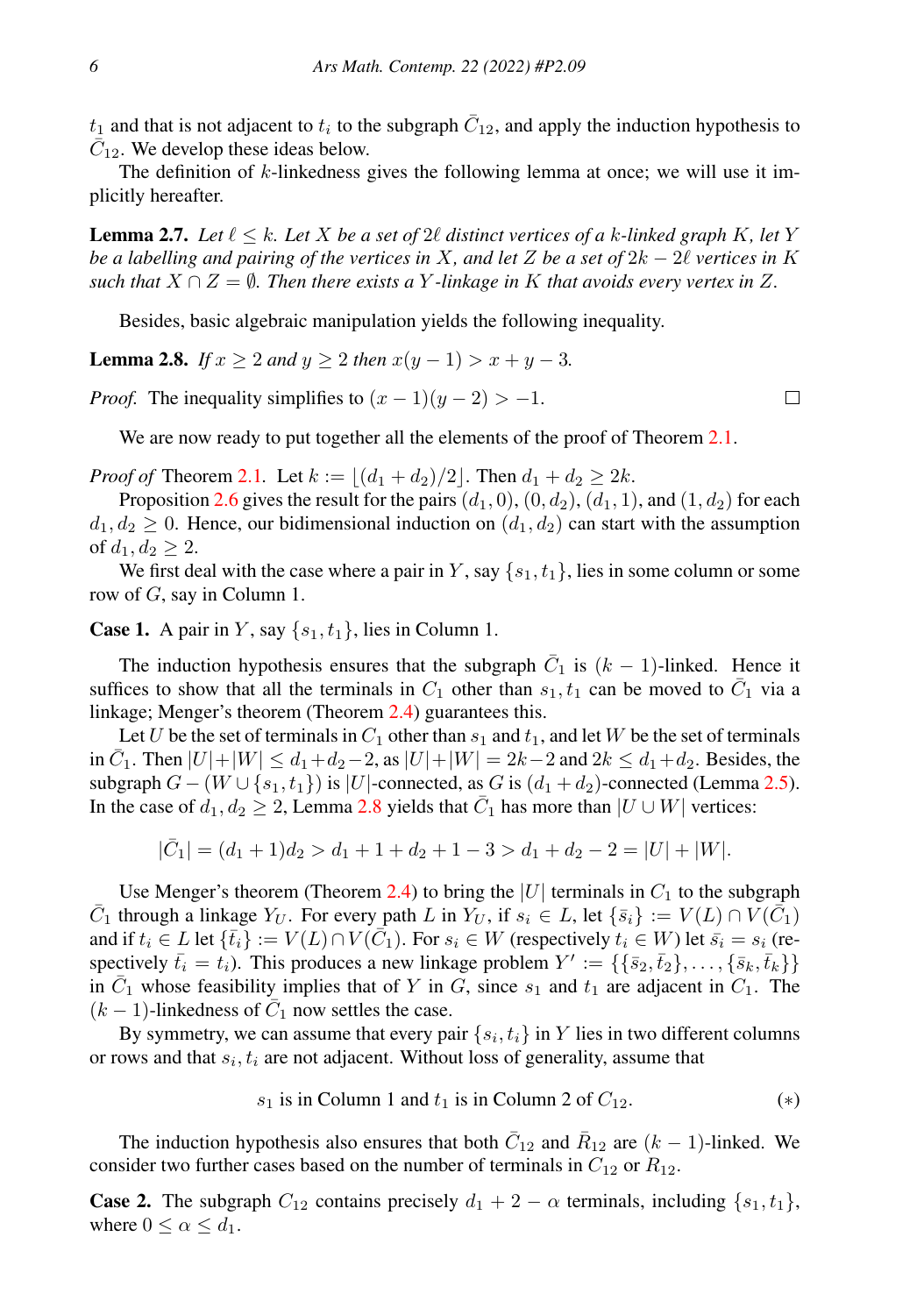Excluding  $\{s_1, t_1\}$ , there are at most  $d_1$  terminals in  $C_{12}$ , and there are  $d_1+1$  internallydisjoint  $s_1 - t_1$  paths in  $C_{12}$  of length at most three: two length-two paths and  $d_1 - 1$ length-three paths. One of these  $s_1 - t_1$  paths, say  $L_1$ , avoids every other terminal in  $C_{12}$ .

Without loss of generality, assume that Row 1 in  $C_{12}$  is part of the path  $L_1$ ; that is,

<span id="page-6-1"></span>
$$
\{G[1,1], G[1,2]\} \subseteq V(L_1). \tag{**}
$$

In the subcase  $\alpha = d_1$ , every pair in  $Y \setminus \{s_1, t_1\}$  is in  $\overline{C}_{12}$ , and the induction hypothesis on  $\bar{C}_{12}$  settles the subcase.

Suppose that  $\alpha = d_1 - 1$ , say  $C_{12}$  contains  $\{s_1, t_1, s_2\}$ . Then  $s_2 \in B_1$  and  $t_2 \in \overline{C}_{12}$ . We may assume  $s_1, s_2$  are in Column 1 and  $t_1$  is in Column 2. We show there is an X-valid  $s_2 - A_1$  path  $L'_2$  such that the vertex  $\bar{s_2} \in V(L'_2) \cap V(A_1)$  is either  $t_2$  or a nonterminal.

Through each entry of Column 1 of  $B_1$ , there are  $d_2 - 1$  paths form  $s_2$  to  $A_1$  of length at most two (one for each column in  $A_1$ ). Moreover, there are at least  $d_1 - 1$  free entries in Column 1 of  $B_1$ . Therefore, to ensure the existence of  $L'_2$ , we need to show that at least one of these  $(d_1 - 1)(d_2 - 1)$  paths from  $s_2$  to  $A_1$  either contains  $t_2$  or a nonterminal in  $A_1$ . Indeed, according to Lemma [2.8,](#page-5-0) the inequality

$$
(d_1 - 1)(d_2 - 1) > d_1 - 1 + d_2 - 3 \ge |X \setminus \{s_1, t_1, s_2, t_2\}|
$$

holds for  $d_1, d_2 \ge 2$ . Hence we get the existence of  $L'_2$ . As a result, the solution of the new problem  $Y' := \{\{\bar{s_2}, t_2\}, \{s_3, t_3\}, \ldots, \{s_k, t_k\}\}$  in  $\bar{\bar{C}}_{12}$  induces a solution of the problem Y in G. And the solution of Y' follows from the  $(k-1)$ -linkedness of  $\overline{C}_{12}$ .

Henceforth assume that  $\alpha \leq d_1 - 2$ . To finalise Case [2,](#page-5-1) we require a couple of claims.

<span id="page-6-0"></span>**Claim 2.9.** *Suppose that there are at most*  $d_1 + 2 - \alpha$  *terminals in*  $B_{\alpha+1} = K^{d_1 - \alpha} \times K^2$ *. Then there is an injection from the set of rows of*  $B_{\alpha+1}$  *that contain two terminals*  $x_1, x_2$ *such that*  $\{x_1, x_2\} \cap \{s_1, t_1\} = \emptyset$  *to the set of rows of*  $B_{\alpha+1}$  *that contain no terminal other than possibly*  $s_1$  *and*  $t_1$ *.* 

*Proof.* This follows from a simple counting argument. The number of rows in  $B_{\alpha+1}$  is  $d_1 - \alpha$ . Let m denote the number of rows of  $B_{\alpha+1}$  that contain two terminals  $x_1, x_2$  such that  $\{x_1, x_2\} \cap \{s_1, t_1\} = \emptyset$  and let  $n := |(X \cap V(B_{\alpha+1})) \setminus \{s_1, t_1\}|$ ; that is, n counts the total number of terminals in  $B_{\alpha+1}$  other than  $s_1$  and  $t_1$ . It follows that the number of rows of  $B_{\alpha+1}$  that contain precisely one terminal  $x \notin \{s_1, t_1\}$  is  $n-2m$ ; either  $s_1$  or  $t_1$  may be in these rows. As a result, the number of rows of  $B_{\alpha+1}$  that contain no terminal other than  $\{s_1, t_1\}$  is  $d_1 - \alpha - m - (n - 2m)$ . Combining  $n \leq d_1 - \alpha$  with all these numbers, we get that

$$
d_1 - \alpha - m - (n - 2m) = d_1 - \alpha - n + m \ge d_1 - \alpha - (d_1 - \alpha) + m = m.
$$

The claim is proved.

<span id="page-6-2"></span>**Claim 2.10.** *Suppose that there are at most*  $d_1 + 2 - \alpha$  *terminals in*  $B_{\alpha+1} = K^{d_1 - \alpha} \times K^2$ *. If every row in the subgraph*  $A_{\alpha+1} = K^{d_1 - \alpha} \times K^{d_2 - 1}$  *of*  $\overline{C}_{12}$  *has a free entry, then, for every terminal*  $x \notin \{s_1, t_1\}$  *in*  $B_{\alpha+1}$ *, there is an* X-valid  $x - A_{\alpha+1}$  *path* L *to a free entry in*  $A_{\alpha+1}$ *; and all these X-valid paths are disjoint.* 

*Proof.* If a row of  $B_{\alpha+1}$  contains exactly one terminal  $x \notin \{s_1, t_1\}$ , then send x to a free entry in the same row of  $A_{\alpha+1}$ . Let  $x_1$  and  $x_2$  be two terminals in  $B_{\alpha+1}$  that satisfy

 $\Box$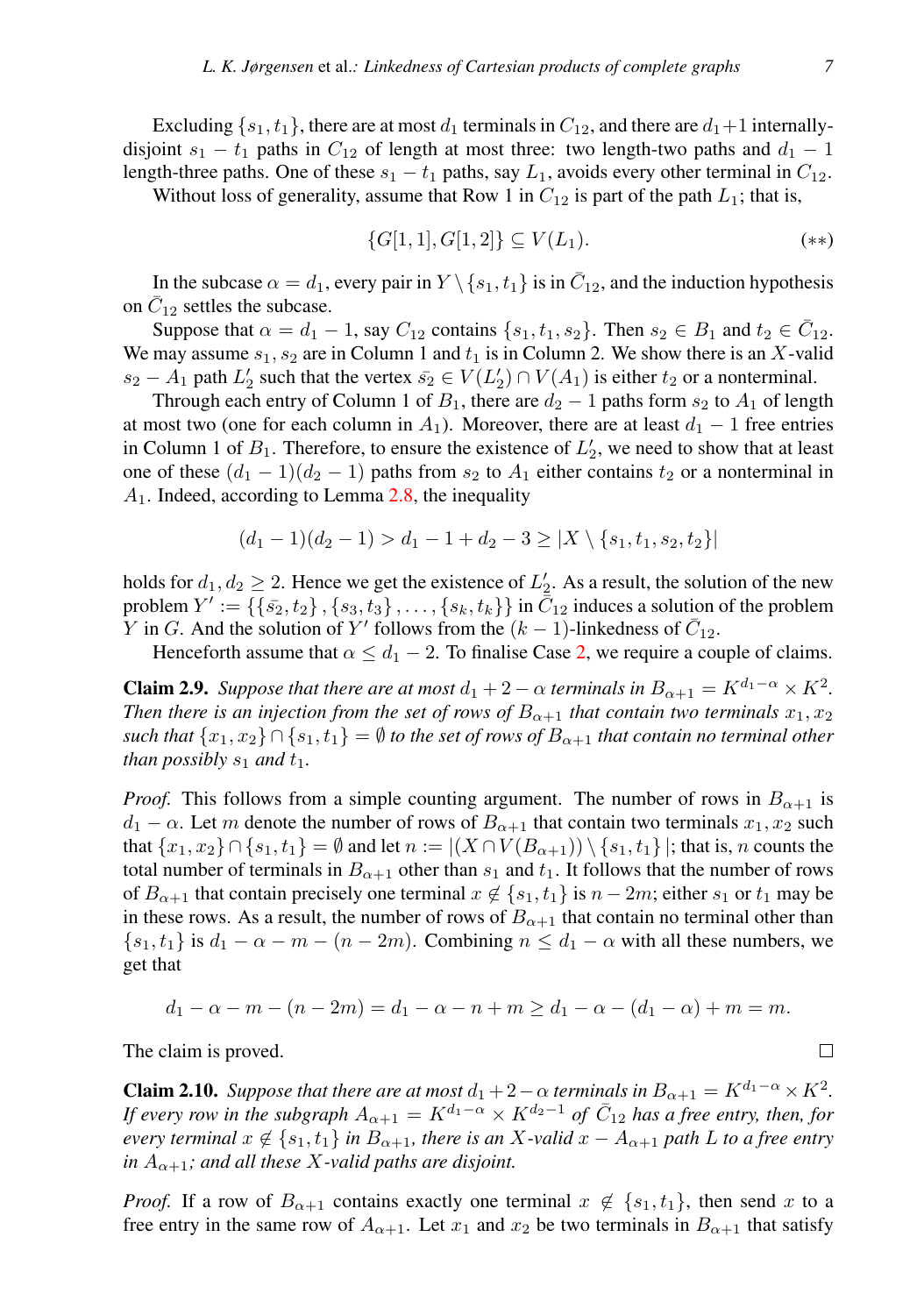${x_1, x_2} \cap {s_1, t_1} = \emptyset$  and occupy a row  $r_f$  of  $B_{\alpha+1}$ . From Claim [2.9](#page-6-0) ensues the existence of a row  $r_e$  of  $B_{\alpha+1}$  that contain no terminal other than possibly  $s_1$  and  $t_1$ ; in short, there is at least a free entry in  $r_e$ .

Consider a pair  $(r_f, r_e)$  of rows granted by Claim [2.9.](#page-6-0) Send either  $x_1$  or  $x_2$ , say  $x_1$ , to the free entry in the row  $r_e$  of  $A_{\alpha+1}$  passing through the corresponding free entry in the row  $r_e$  of  $B_{\alpha+1}$ , and send  $x_2$  to a free entry in the row  $r_f$  of  $A_{\alpha+1}$ . The proof of the claim is now complete. П

Now suppose that  $\alpha = 0$  or  $2 \le \alpha \le d_1 - 2$ . In this subcase, the subgraph  $\overline{C}_{12}$ contains at most  $\alpha$  full rows: if  $\alpha + 1$  rows were full in  $\overline{C}_{12}$  then there would be at least  $(\alpha+1)(d_2-1)$  terminals in  $\overline{C}_{12}$  but  $(\alpha+1)(d_2-1) > d_2-2+\alpha$  (Lemma [2.8\)](#page-5-0). Even when the path  $L_1$  uses the first row of  $C_{12}$  by (\*\*), there is no loss of generality by assuming that the full rows of  $\bar{C}_{12}$  are among the *first*  $\alpha + 1$  *rows* of  $\bar{C}_{12}$ . It follows that every row of  $A_{\alpha+1}$  has a free entry.



<span id="page-7-0"></span>Figure 3: Auxiliary figure for Case [2](#page-5-1) (a) This shows a scenario where  $d_1 = 5$ ,  $d_2 = 3$ , and  $\alpha = 2$ . (b) The path  $L_1 = s_1 - t_1$  in dashed line, the paths that send the terminals in  $B_1 \setminus B_3$ other than  $s_1$  and  $t_1$  to  $B_3$ , and the resulting new linkage  $Y' = \{\{s'_2, t'_2\}, \{s'_3, t'_3\}, \{s'_4, t'_4\}\}\$ in  $\bar{C}_{12} \cup B_{\alpha+1}$ . (c) The paths that send the terminals in  $B_3$  to  $A_3$ , and the resulting new linkage  $Y'' = \{\{\bar{s}_2, \bar{t}_2\}, \{\bar{s}_3, \bar{t}_3\}, \{\bar{s}_4, \bar{t}_4\}\}\$  in  $\bar{C}_{12}$ .

Next we show how to send to  $B_{\alpha+1}$  the terminals other than  $s_1$  and  $t_1$  that are in the rows 2 to  $\alpha + 1$  of  $C_{12}$ ; that is, the terminals other than  $s_1$  and  $t_1$  that are in  $B_1 \setminus B_{\alpha+1}$ . For  $\alpha = 0$ ,  $B_1 \setminus B_{\alpha+1} = \emptyset$  and there is nothing to do. We now focus on the subcase  $2 \le \alpha \le d_1 - 2$ . Let  $n_1$  and  $n_2$  denote the number of terminals in  $B_1 \setminus B_{\alpha+1}$  and  $B_{\alpha+1}$ , respectively. Then the following inequalities hold

$$
n_1 + n_2 \le d_1 + 2 - \alpha \le d_1 \quad \text{(since } 2 \le \alpha\text{)},
$$
  
\n
$$
n_1 + n_2 \le d_1 + 2 - \alpha \le 2d_1 - 2\alpha = |V(B_{\alpha+1})| \quad \text{(since } \alpha \le d_1 - 2\text{)}.
$$

From the second inequality, it follows that there are at least  $n_1$  free vertices in  $B_{\alpha+1}$ . Since  $B_1$  is  $d_1$ -connected by Lemma [2.5,](#page-4-1) Menger's theorem gives  $n_1$  disjoint paths in  $B_1$  from the terminals in  $B_1 \setminus B_{\alpha+1}$  to  $n_1$  free entries in  $B_{\alpha+1}$ , avoiding the  $n_2$  terminals in  $B_{\alpha+1}$ . For a terminal  $s_i$  in  $B_1 \setminus B_{\alpha+1}$ , let  $L'_i$  be the path from  $s_i$  to  $B_{\alpha+1}$  and let  $s'_i := V(L'_i) \cap B_{\alpha+1}$ . Define  $t'_i$  similarly for a terminal  $t_i$  in  $B_1 \setminus B_{\alpha+1}$ . Furthermore, for  $s_i$  (respectively,  $t_i$ ) in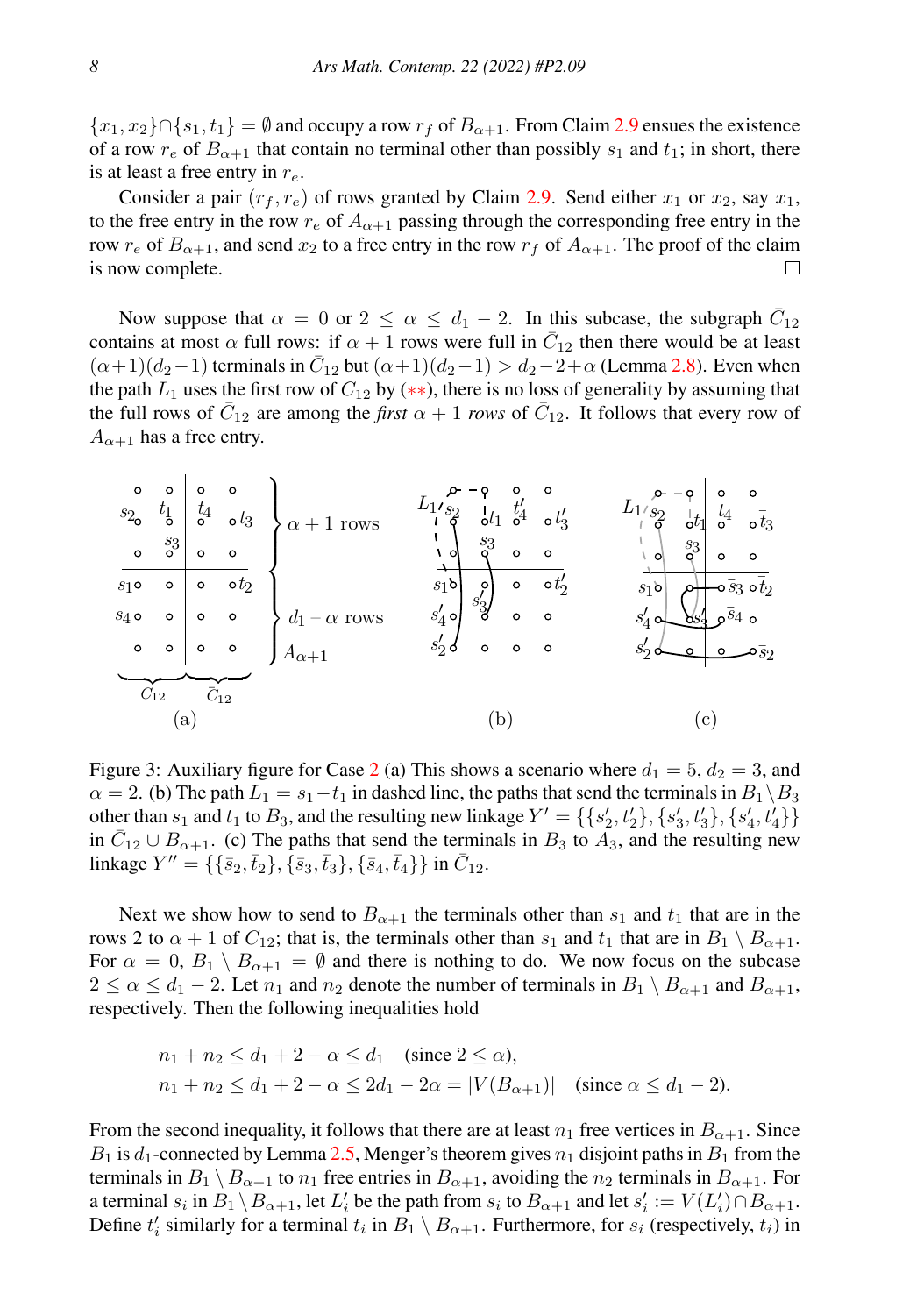$B_{\alpha+1} \cup \overline{C}_{12}$ , let  $s'_i := s_i$  (respectively,  $t'_i := t_i$ ). This produces a new linkage problem  $Y' := \{\{s'_2, t'_2\}, \ldots, \{s'_k, t'_k\}\}\$  in  $\bar{C}_{12} \cup \bar{B}_{\alpha+1}$ . See Figure [3\(](#page-7-0)b).

There are at most  $d_1 + 2 - \alpha$  terminals in  $B_{\alpha+1} = K^{d_1 - \alpha} \times K^2$ , and every row in  $A_{\alpha+1} = K^{d_1-\alpha} \times K^{d_2-1}$  has a free entry. Hence, Claim [2.10](#page-6-2) applies, and there is a linkage formed by X-valid paths from the terminals in  $B_{\alpha+1}$ , other than  $s_1$  and  $t_1$ , to free entries in  $A_{\alpha+1}$ . For every such path  $L_i''$ , if  $s_i' \in V(L_i'') \cap V(B_{\alpha+1})$ , let  $\{\bar{s}_i\} := V(L''_i) \cap V(A_{\alpha+1}),$  and if  $t'_i \in V(\underline{L''_i}) \cap V(B_{\alpha+1}),$  let  $\{\bar{t}_i\} := V(\underline{L''_i}) \cap V(A_{\alpha+1}).$ Besides, for  $s'_i \in \bar{C}_{12}$  (respectively  $t'_i \in \bar{C}_{12}$ ), let  $\bar{s}_i = s'_i$  (respectively,  $\bar{t}_i = t'_i$ ). This produces a new linkage problem  $Y'' := \{\{\bar{s}_2, \bar{t}_2\}, \dots, \{\bar{s}_k, \bar{t}_k\}\}\$ in  $\bar{C}_{12}$  whose feasibility implies that of  $Y'$ , and therefore that of Y in  $G$ , by completing each linkage problem with the path  $L_1$ . See Figure [3\(](#page-7-0)c).

Now we have a new linkage problem Y'' in  $\bar{C}_{12}$  with  $(k-1)$  pairs. The solution of Y'' in  $\overline{C}_{12}$  implies a solution of the linkage problem Y in G. To link the pairs of Y'' use the  $(k-1)$ -linkedness of  $\bar{C}_{12}$ .

Finally assume that  $\alpha = 1$ . Then there are exactly  $d_1 + 1$  terminals in  $C_{12}$  and at most  $d_2 - 1$  terminals in  $\bar{C}_{12}$ . In a first scenario suppose that either both entries in  $B_1 \setminus B_2$  are nonterminals or each terminal other than  $s_1$  and  $t_1$  in  $B_1 \setminus B_2$  is adjacent to a nonterminal in  $B_2$ . Then we can send these terminals in  $B_1 \setminus B_2$  to  $B_2$ . In the second scenario, suppose that there is a terminal  $s_i$   $(i \neq 1)$  in  $B_1 \setminus B_2$  whose neighbours in  $B_2$  are all terminals. Then the column of  $s_i$  in  $B_1$  would contain exactly  $d_1$  terminals, including  $s_i$ . We send  $s_i$ to a free entry in  $A_1$ , in the same row as  $s_i$  (the first row of  $A_1$ ): if this free entry didn't exist, then  $s_i$  would be adjacent to the  $d_2 - 1$  terminals in  $A_1$  and the  $d_1 - 1$  terminals in  $B_2$ . Since there are  $d_1 + d_2$  terminals in total, it would follow that  $s_i$  is adjacent to  $t_i$ . This contradiction shows that we can send  $s_i$  to a free entry in  $A_1$ .

In both scenarios, it remains to send the terminals other than  $s_1$  and  $t_1$  in  $B_2 = K^{d_1-1} \times$  $K^2$  to  $A_2 = K^{d_1-1} \times K^{d_2-1}$ . To do so, we reason as in the subcase  $2 \le \alpha \le d_1 - 2$ . It follows that there are at most  $d_1 + 2 - 1$  terminals in  $B_2$ , and that every row in  $A_2$  has a free entry. Claim  $2.10$  applies again and gives a linkage formed by X-valid paths from the terminals in  $B_2$ , other than  $s_1, t_1$ , to free entries in  $A_2$ .

With all the terminals other than  $s_1$  and  $t_1$  in  $\overline{C}_{12}$ , therein we have a new linkage problem Y' with  $k-1$  pairs whose solution in  $\bar{C}_{12}$  implies a solution of the linkage problem Y in G. To solve Y' in  $\overline{C}_{12}$  use the  $(k-1)$ -linkedness of  $\overline{C}_{12}$ .

By symmetry, we also have the result if there are at most  $d_2 + 2$  terminals in  $R_{12}$ , including  $\{s_1, t_1\}$ .

**Case 1.** The subgraph  $C_{12}$  contains at least  $d_1 + 3$  terminals, including  $\{s_1, t_1\}$ .

This case reduces to the previous case. If  $C_{12}$  contains at least  $d_1 + 3$  terminals then  $R_{12}$  contains at most  $d_2 - 3 + 4 = d_2 + 1$  terminals, since there are four entries shared by  $C_{12}$  and  $R_{12}$ . Because we make no distinction between columns and rows, this case is already covered. This completes the proof of the theorem.  $\Box$ 

#### 3 Duals of cyclic polytopes

There is a close connection between duals of cyclic d-polytopes with  $d + 2$  vertices and Cartesian products of complete graphs.

The *moment curve* in  $\mathbb{R}^d$  is defined by  $x(t) := (t, t^2, \dots, t^d)$  for  $t \in \mathbb{R}$ , and the convex hull of any  $n > d$  points on it gives a *cyclic polytope*  $C(n, d)$ . The *combinatorics* of a cyclic